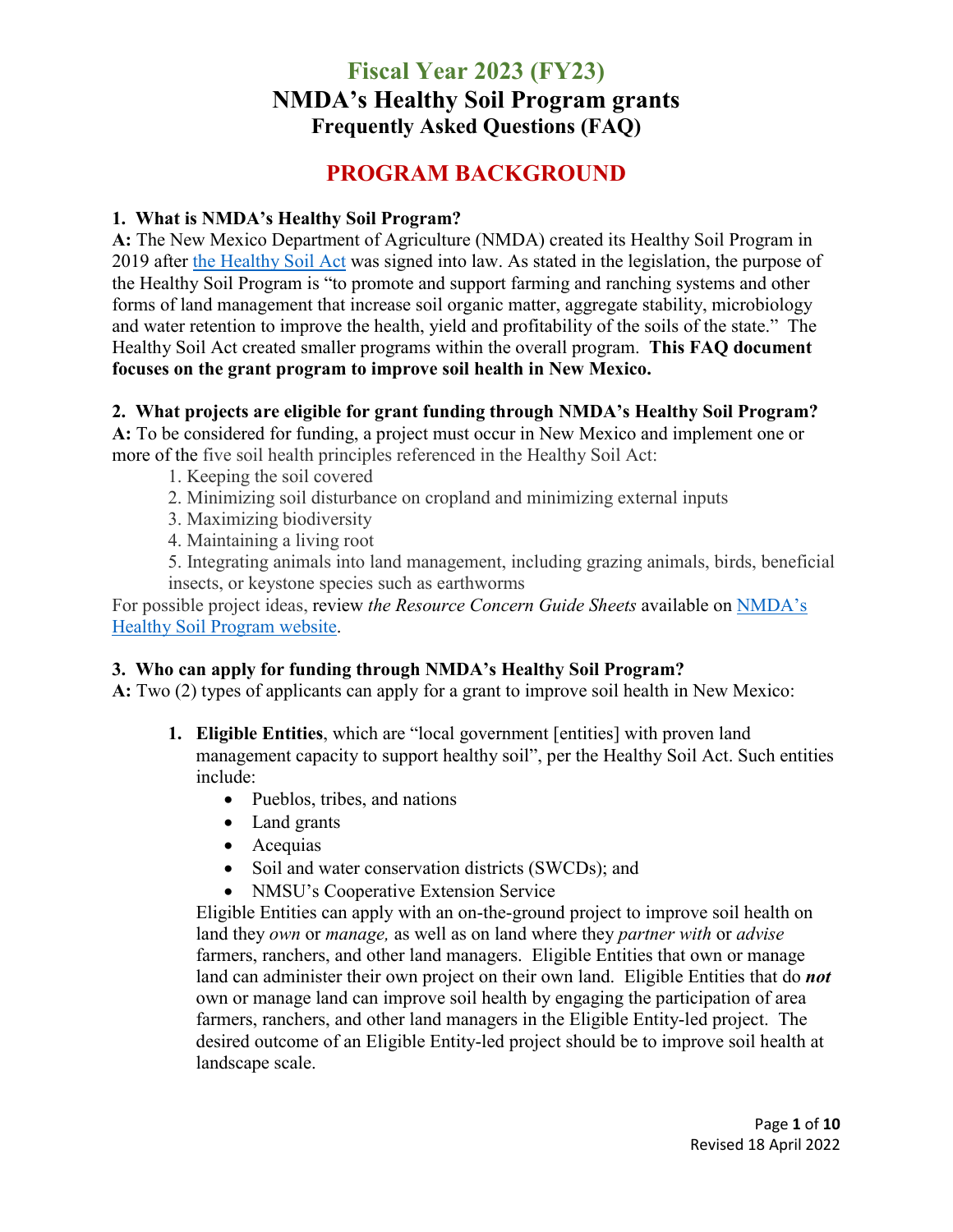**2. Individual Applicants** include individuals, businesses, and nonprofits engaged in farming, ranching, or other forms of land management.Individual applicants can apply with an on-the-ground project to improve soil health on land they own, lease, or manage. **An Individual Applicant must secure written support (using** *the Letter of Support template* **available on [NMDA's Healthy Soil Program website\)](https://www.nmda.nmsu.edu/healthy-soil-program/) from a soil and water conservation district (SWCD); or the pueblo, tribe, or nation of which they are a member).** NMDA recommends making yourself known as soon as possible to the SWCD or pueblo, tribe, or nation that will provide fiscal and project-management support during the grant period.

# **PROJECTS IMPLEMENTED BY AN INDIVIDUAL APPLICANT (supported by an SWCD or a pueblo, tribe, or nation)**

**4. Must an Individual Applicant** *own* **the land they manage in order to apply for funding? A:** No. However, an Individual Applicant who doesn't own the land where the project site is must affirm that they have the necessary permissions to conduct a Healthy Soil Program project on that land.

**5. Is there a minimum acreage requirement to apply for a Healthy Soil Program grant? A:** No.

### **6. Why is conservation planning required for an Individual Applicant to apply for a grant?**

**A:** Conservation planning is a critical component of improving soil health. When done in cooperation with a certified conservation planner, conservation planning can help a land manager accurately identify soil health-related resource concerns, as well as the soil health principle(s) and agricultural/conservation practice(s) that can address those resource concerns. Without a conservation plan, there is little basis for determining whether the intended principles and practices are appropriate for a particular piece of land.

### **7. I'm an Individual Applicant. I don't have an existing conservation plan. Is there anything else I can do to satisfy this requirement?**

**A:** Yes. An Individual Applicant who doesn't have an existing conservation plan instead can submit a completed, signed, and dated *conservation plan template*, which is available on [NMDA's Healthy Soil Program website.](https://www.nmda.nmsu.edu/healthy-soil-program/) This template must be completed in cooperation with USDA's Natural Resources Conservation Service (NRCS) staff or an NRCS-certified conservation planner. [\(Click here](https://www.nrcs.usda.gov/wps/portal/nrcs/main/nm/contact/) to locate the nearest NRCS Local Service Center.) The conservation plan template helps the land manager identify natural resource concerns, as well as possible soil health principles and agricultural/conservation practices to address those concerns.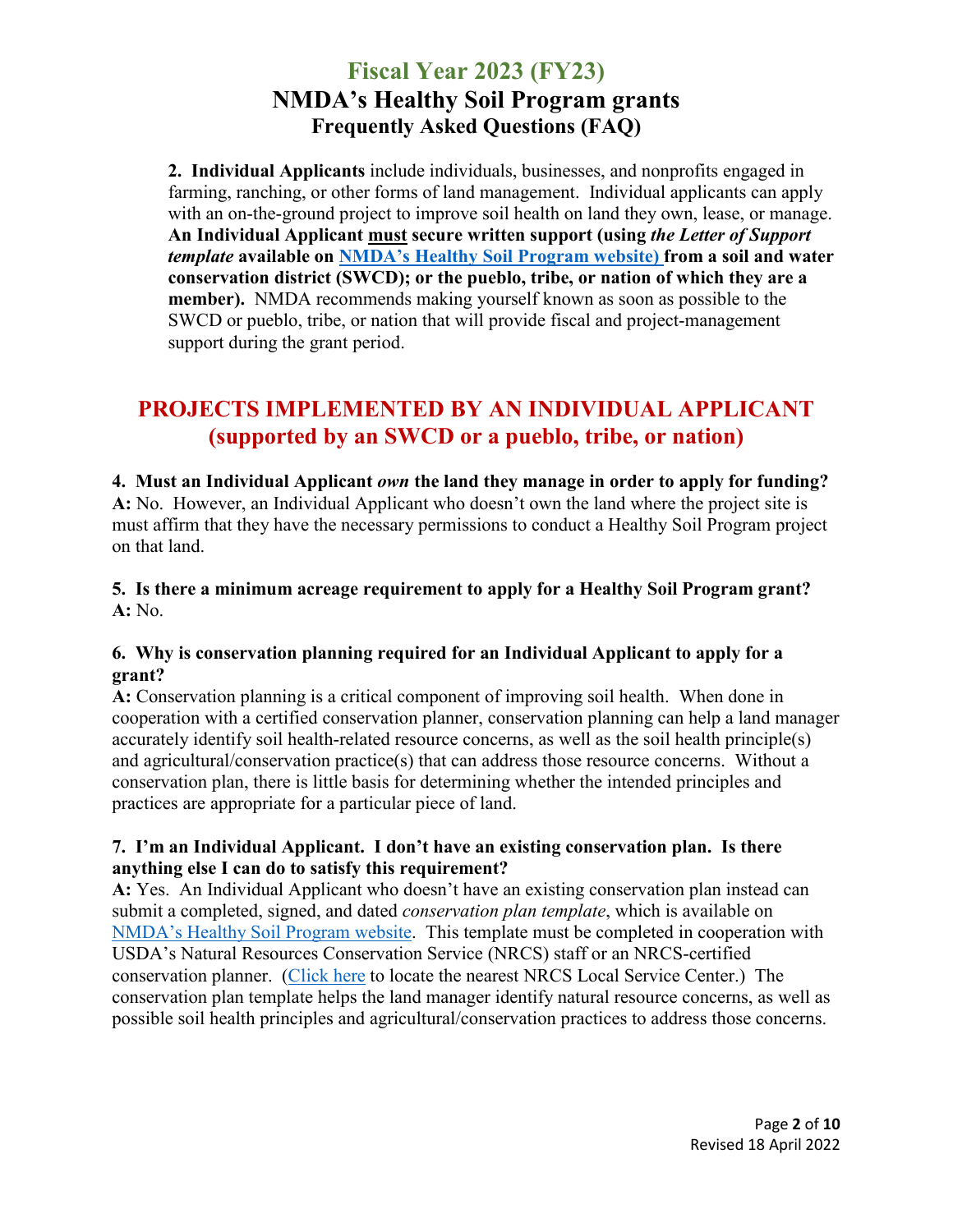Individual Applicants who are not able to secure **either** a conservation plan **or** a completed conservation planning template by the May 12, 2022 application deadline can instead apply for a Conservation Planning Opportunity. *See the next section of this FAQ for more information.*

### **8. I'm an Individual Applicant. Why can't I apply** *directly* **to NMDA for a Healthy Soil Program grant?**

**A:** NMDA adheres to the [Anti-Donation Clause](https://nmonesource.com/nmos/c/en/item/5916/index.do#!b/aIXs14) of the New Mexico Constitution, which prevents the state and its subdivisions from granting funds to individuals and some other parties. Individual Applicants who are tribal members can apply with the support of the pueblo, tribe, or nation of which they are a member; or they can apply with the support of a soil and water conservation district (SWCD). All other Individual Applicants must apply with the support of an SWCD. Location and contact information for the state's SWCDs is available [here; click on the](https://www.nmacd.org/directories)  [embedded PDF.](https://www.nmacd.org/directories) Location and contact information for the state's pueblos, tribes, and nations is available [here; click on the Pueblos, Tribes & Nations tab near the top of the page.](https://www.iad.state.nm.us/)

### **9. I work for a soil and water conservation district (SWCD) or pueblo, tribe, or nation that has agreed to provide fiscal and project-performance support for an Individual Applicant's project. If the project is selected for funding, what will be required of the SWCD or tribal government?**

**A:** At a minimum, an SWCD or tribal government providing fiscal and project-performance support for an Individual Applicant's project will:

- along with the Individual Applicant, **attend a mandatory Healthy Soil Program grantee training on Thursday, July 21, 2022** to review in detail the soil testing, invoicing, and reporting procedures, as well as any contractual agreements that must be approved by the SWCD or tribal entity
- collaborate with the Individual Applicant to **submit quarterly and final reports by the reporting deadlines**
- collaborate with the Individual Applicant to **submit invoices and return payment to them, without delay,** for costs associated with approved budget items
- **observe the project site in person three (3) times** during the one-year grant as follows:
	- o once at the start of the project
	- o once at the middle of the project
	- o once at the end of the project

For these efforts, the SWCD or tribal government will receive an **administrative fee equal to 10 percent (10%) of the total amount awarded to the project** being implemented by the Individual Applicant. The Eligible Entity will also be paid **mileage (\$0.585/mile) for each of the three (3) required visits to the project site**.

### **10. I work for a qualified Eligible Entity that is providing fiscal and project-performance support for an Individual Applicant. Do we need to issue them a Form 1099 from the IRS at the end of the project?**

A: An Individual Applicant who receives **\$600 or more** in grant money during the tax year should be issued a Form 1099 for Miscellaneous Income by the qualified Eligible Entity that is supporting their project. (Because the 10 percent administrative fee and mileage for project-site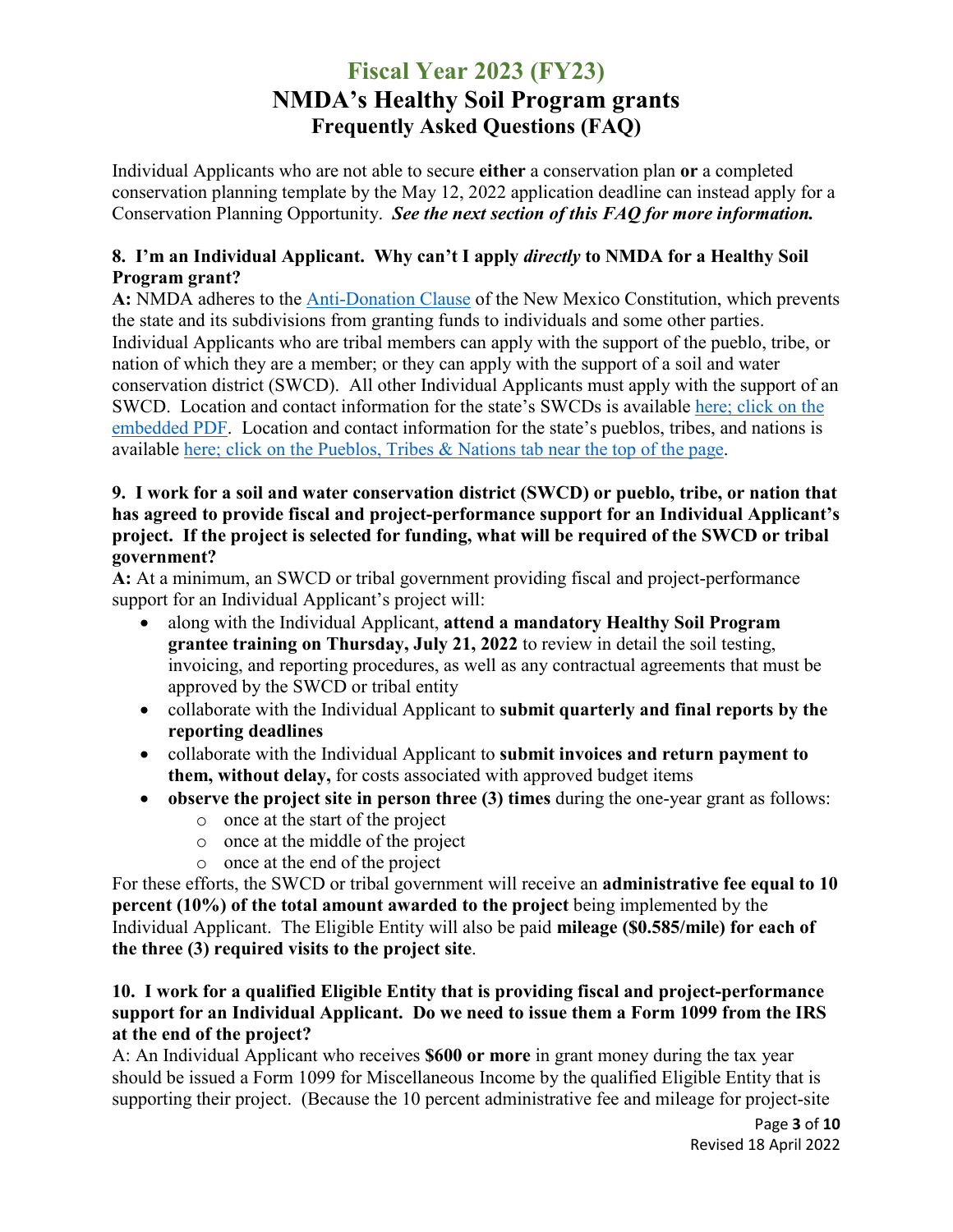visits is paid to the qualified Eligible Entity, those parts of the total award amount never reach the Individual Applicant and thus should not be reflected on the 1099 that the Eligible Entity issues them.) For more information about what state and federal tax scenarios could arise from the issuance of a 1099, **NMDA strongly recommends consulting a Certified Public Accountant (CPA)** and visiting this IRS site: [About Form 1099-MISC, Miscellaneous Income |](https://www.irs.gov/forms-pubs/about-form-1099-misc)  [Internal Revenue Service \(irs.gov\).](https://www.irs.gov/forms-pubs/about-form-1099-misc)

## **CONSERVATION PLANNING OPPORTUNITY FOR FIRST-TIME INDIVIDUAL APPLICANTS**

### **11. What is the Healthy Soil Program Conservation Planning Opportunity?**

**A:** The Conservation Planning Opportunity will help a limited number of first-time Individual Applicants secure a conservation plan from a certified conservation planner. This opportunity is reserved for Individual Applicants who will have **neither** a conservation plan **nor** a completed conservation planning template by the application deadline of May 12, 2022. The Conservation Planning Opportunity puts first-time Individual Applicants in good position to apply for grant funding in *future* funding cycles of NMDA's Healthy Soil Program.

### **12. How much funding is associated with each Conservation Planning Opportunity?**

**A:** The amount of funding associated with each Conservation Planning Opportunity is based on the amount of time a certified Technical Service Provider (TSP) must spend in the field (and in the office) to create a conservation plan for your land, for you. A Conservation Planning Opportunity is valued at approximately \$1,000. Payment will be made directly from NMDA to the TSP.

#### **13. If I'm selected for the Conservation Planning Opportunity, may I identify and select my own Technical Service Provider?**

**A:** No. NMDA will match you with a Technical Service Provider (TSP), specifically one who is certified to produce conservation plans that meet the standards of USDA's Natural Resources Conservation Service (NRCS).

## **PROJECTS IMPLEMENTED BY AN ELIGIBLE ENTITY**

### **14. Is a conservation plan a requirement for an Eligible Entity to apply for a grant?**

**A:** No. Eligible Entity-led projects will likely occur at landscape-scale. Creating a landscapescale conservation plan can be complex and therefore time-consuming. For this reason, an Eligible Entity is **not** required to have a conservation plan in order to apply. Instead, an Eligible Entity could seek Healthy Soil Program grant funds to hire a conservation planner to conduct conservation planning at landscape-scale.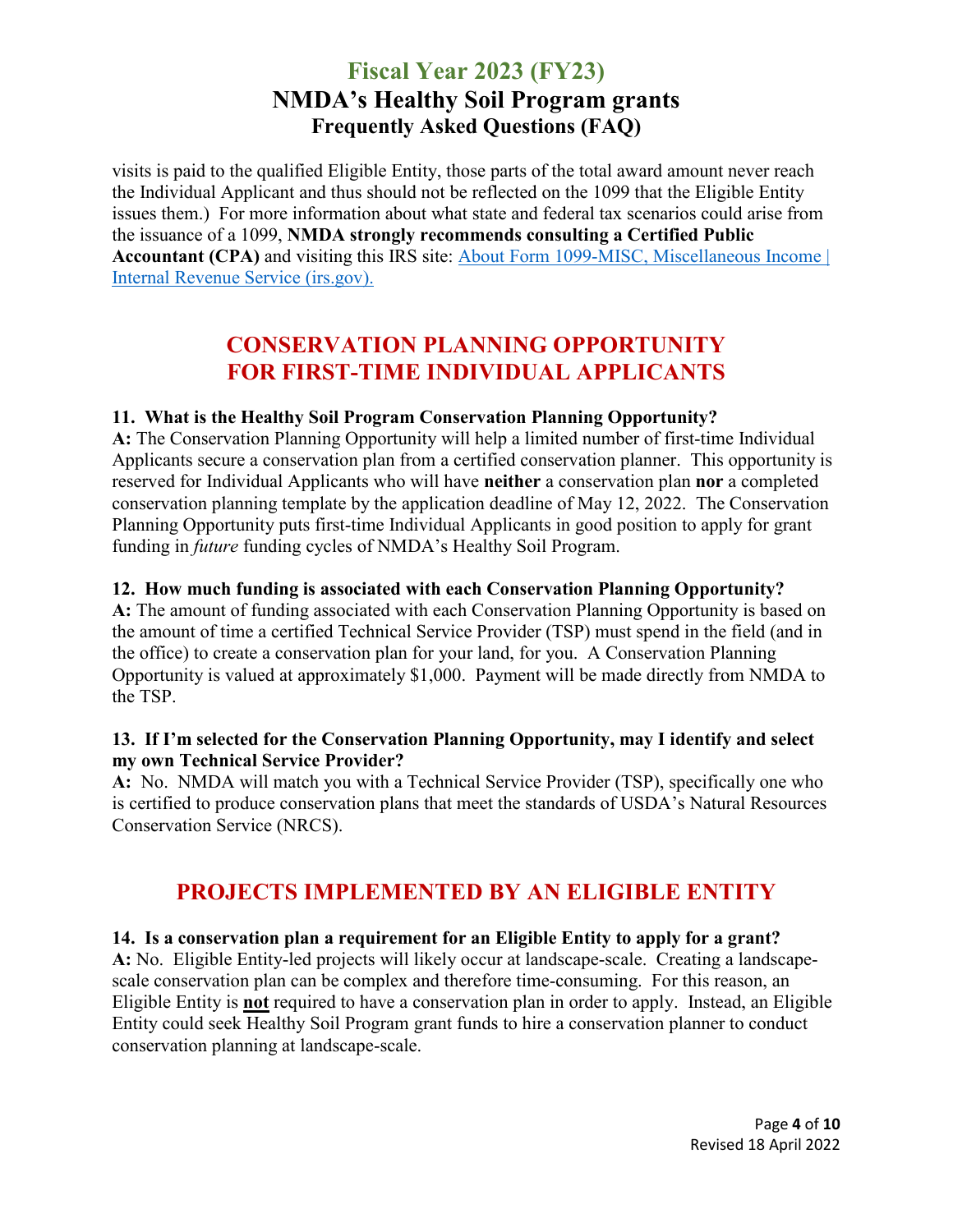### **15. Does NMDA pay an administrative fee to Eligible Entities that implement their** *own* **projects?**

**A:** Yes. NMDA will pay each Eligible Entity involved in the Healthy Soil Program an administrative fee equal to 10 percent (10%) of the amount requested to implement the project.

### **16. Does NMDA pay mileage to the Eligible Entity for visits to its** *own* **project site?**

A: NMDA will pay the Eligible Entity mileage for **three (3) trips** to the site of the project the Eligible Entity is implementing. This ensures that multiple individuals from the Eligible Entity, not just those *implementing* the project, are aware of the project and have the opportunity to learn about soil health.

### **SOIL ASSESSMENT / TESTING REQUIREMENTS FOR ELIGIBLE ENTITIES AND INDIVIDUAL APPLICANTS**

### **17. What is the distinction NMDA makes between soil** *assessment* **and soil** *testing***?**

**A:** Soil *assessment* occurs in the field and can be done by the farmer, rancher, or land manager (including a staff member of an Eligible Entity implementing or supporting a project) at no cost. Soil *testing* occurs in a laboratory setting, which soil labs perform for a fee.

### **18. Is soil** *testing* **required for all Healthy Soil Program grantees?**

**A:** Yes. At both the start and the end of their projects, Eligible Entities and Individual Applicants implementing projects are required to complete soil *testing,* specifically for a *chemical* analysis. (Individual Applicants awarded a Conservation Planning Opportunity are **not** required to test their soil.) Beyond this instruction, NMDA's Healthy Soil Program does not endorse a specific soil-testing procedure.

**Pre- and post-project soil testing is reimbursable; therefore, Eligible Entities and Individual Applicants implementing projects should include the cost of pre- and postproject soil testing for** *chemical* **analysis in their requested budget.** If an Eligible Entity or Individual Applicant desires additional soil testing beyond basic chemical analysis, the applicant must explain why in the grant application.

### **19. Which soil health lab should I utilize for my project?**

**A:** NMDA's Healthy Soil Program does not recommend or endorse a specific lab. You may find this resource from NMSU—Cooperative Extension Service useful in identifying a certified lab to analyze your soil samples: [https://aces.nmsu.edu/pubs/\\_a/A146/welcome.html.](https://aces.nmsu.edu/pubs/_a/A146/welcome.html)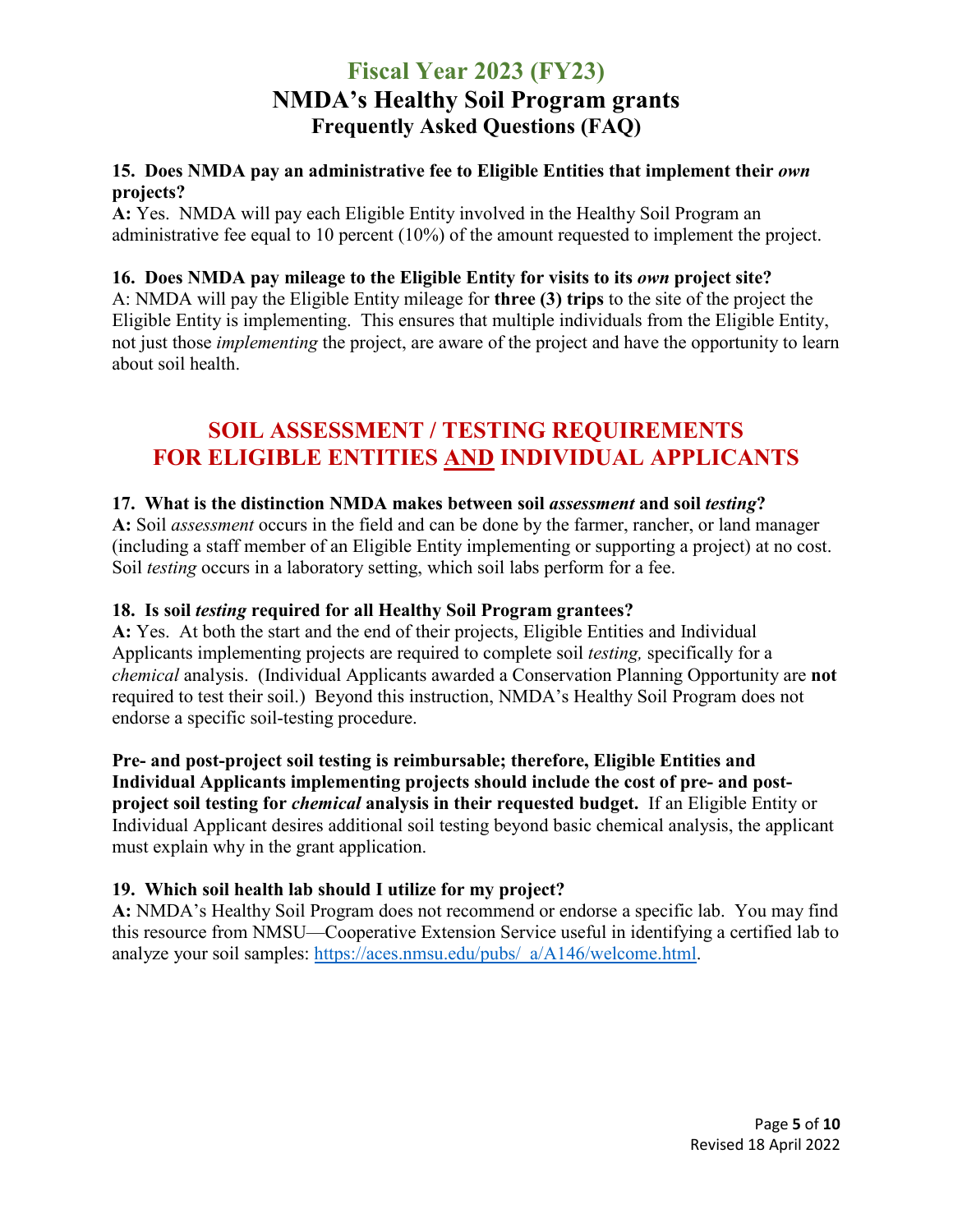### **BASIC PARAMETERS FOR ALL HEALTHY SOIL PROGRAM GRANTS**

### **20. What is the maximum length of time a project can be funded under the Healthy Soil Program?**

**A:** Funds will be awarded to approved projects whose activities occur no earlier than August 15, 2022, and no later than May 31, 2023. **Multi-year proposals will not be considered for funding.** 

### **21. Is there a cap on funding per grant?**

**A:** Yes. Funding per grant is capped as follows:

- An Eligible Entity that is registered to do business with the federal government (via SAM.gov) may seek as much as to \$100,000.00 from NMDA's Healthy Soil Program. An Eligible Entity that is **not** registered may seek as much as \$24,999.99. That is because NMDA's Healthy Soil Program receives federal funding from USDA's Natural Resources Conservation Service (NRCS).
- An Individual Applicant may seek up to \$22,000.00 in project funds.

### **22. What are the restrictions on how Healthy Soil Program grant funds can be spent? A:** Whether the applicant is implementing a project as an Eligible Entity or as an Individual Applicant, **the following items cannot be purchased with Healthy Soil Program grant funds**:

- Supplementary income for farmers/ranchers (i.e., wages/salary for performing farm/ranch work)
- Livestock (cows, goats, sheep, chickens, etc.)
- Livestock feed
	- o Bale grazing *is* eligible; see below for more information
- Seed or tree stock for *cash* crops (hemp, chile, peach, etc.)
	- o Seed for *cover* crops is eligible
- Project inputs (seed, compost, worm castings, etc.) produced by the same Eligible Entity or Individual Applicant implementing the project
- Fuel, irrigation water, or other on-farm/on-ranch utilities (electricity, natural gas, etc.)
- Per diem
- Erosion-control structures
	- o Since such structures can actually *worsen* problems if they're not properly designed and installed, NMDA recommends that farmers and ranchers seek guidance from USDA's Natural Resources Conservation Service (NRCS) on such structures, as well as related funding sources to construct them (EQIP, etc.).

### **Other requested budget items** *will* **be considered for funding** *if* **they fall within the following constraints:**

• **DURABLE GOODS**: Durable goods **are tangible, nonexpendable goods with a useful life of more than one year** (including infrastructure, equipment, etc.) Durable goods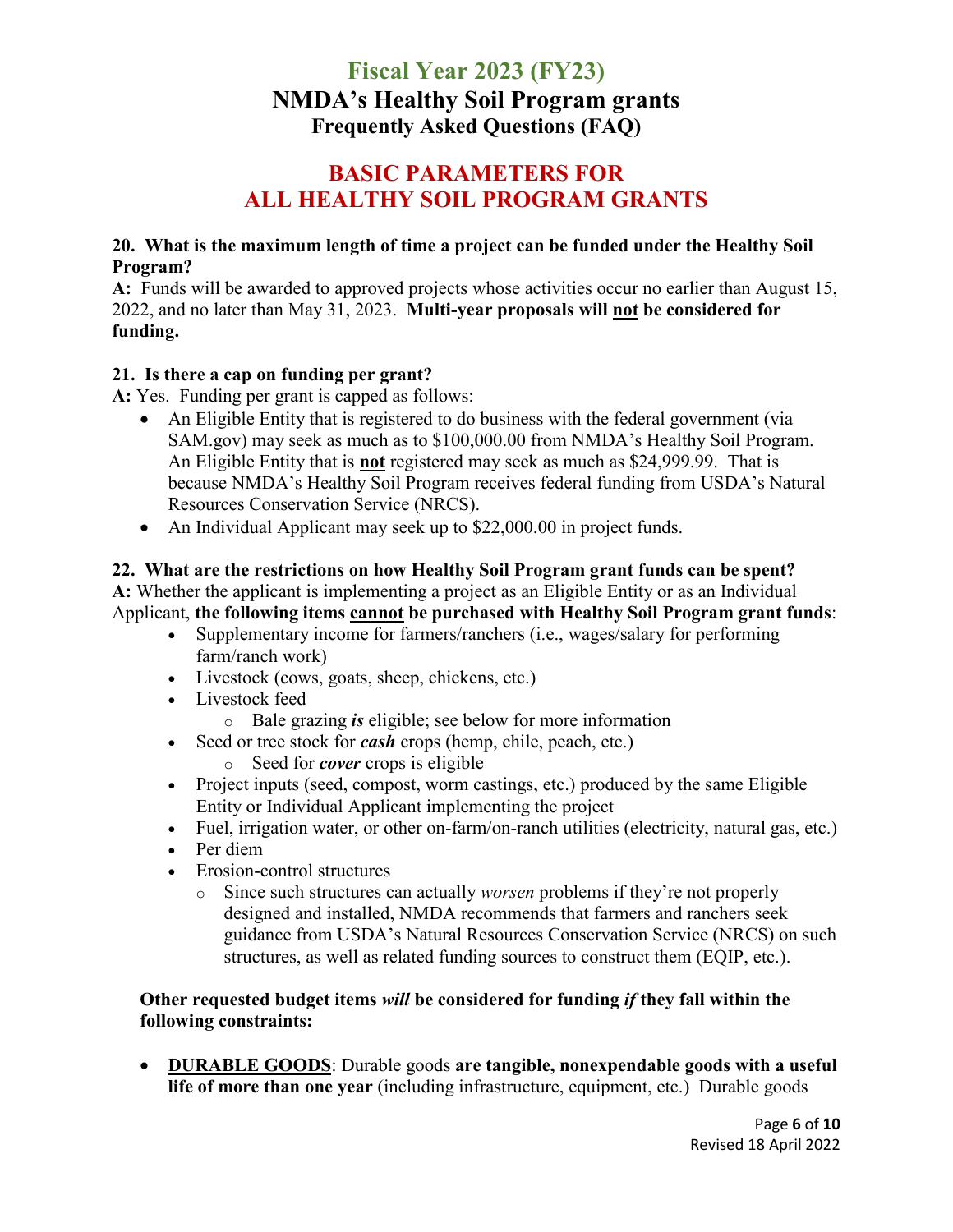costing \$999.99 or less *can* be considered for funding. Durable goods that cost \$1,000.00 or more cannot be considered for funding.

- o Durable goods that are purchased to function as part of a larger unit such as lengths of PVC pipe for a waterline, or posts and wire for a fence – are considered *collectively*. For example: If the combined cost of the posts and wire required for a fence is more than \$999.99, then the posts and wire are ineligible for grant funding.
- **NON-DURABLE GOODS:** Non-durable goods are **tangible, expendable goods with a useful life of less than one year**, including supplies such as seed, soil amendments, etc. Non-durable goods *can* be considered for funding. Non-durable goods are not subject to the \$1,000 threshold.
- **SERVICES:** Services are *intangible* **efforts required to implement the project**, such as *analyzing* soil samples, *delivering* seed, *renting* a flail mower, etc. Services in excess of \$1,000 can be considered for funding, provided they within the following parameters:
	- o Consulting fees amounting to greater than 10 percent (10%) of the **project** budget will **not** be considered.
	- o **Eligible Entities** may request funding to hire a contractor to perform duties **directly** related to soil health. The contract amount must fall beneath the threshold that would require the Eligible Entity to publish a Request for Proposal.

### **23. I understand that Healthy Soil Program funds cannot be used to feed livestock, but they** *can* **be put toward bale-grazing projects. How can I put forward a successful balegrazing project?**

**A:** Individuals whose conservation plan indicates a natural resource concern that can be addressed by bale grazing should **continue working with a USDA-NRCS certified conservation planner** to develop a bale-grazing plan. The plan should include the following criteria:

- The identified natural resource concern(s) that will be addressed through bale grazing
- The forage quantity *and* quality to be used
- A grazing plan that indicates the type of grazing animals to be utilized, as well as the intensity, timing, frequency, and duration of grazing
- The method and duration of livestock exclusion, post-treatment
- Adherence to *USDA-NRCS Conservation Enhancement Activity New Mexico Supplement, E528P Implementing bale or swath grazing to increase organic matter and reduce nutrients in surface water*. The full document and all planning criteria are available at [https://www.nrcs.usda.gov/wps/portal/nrcs/main/nm/programs/financial/csp/.](https://www.nrcs.usda.gov/wps/portal/nrcs/main/nm/programs/financial/csp/)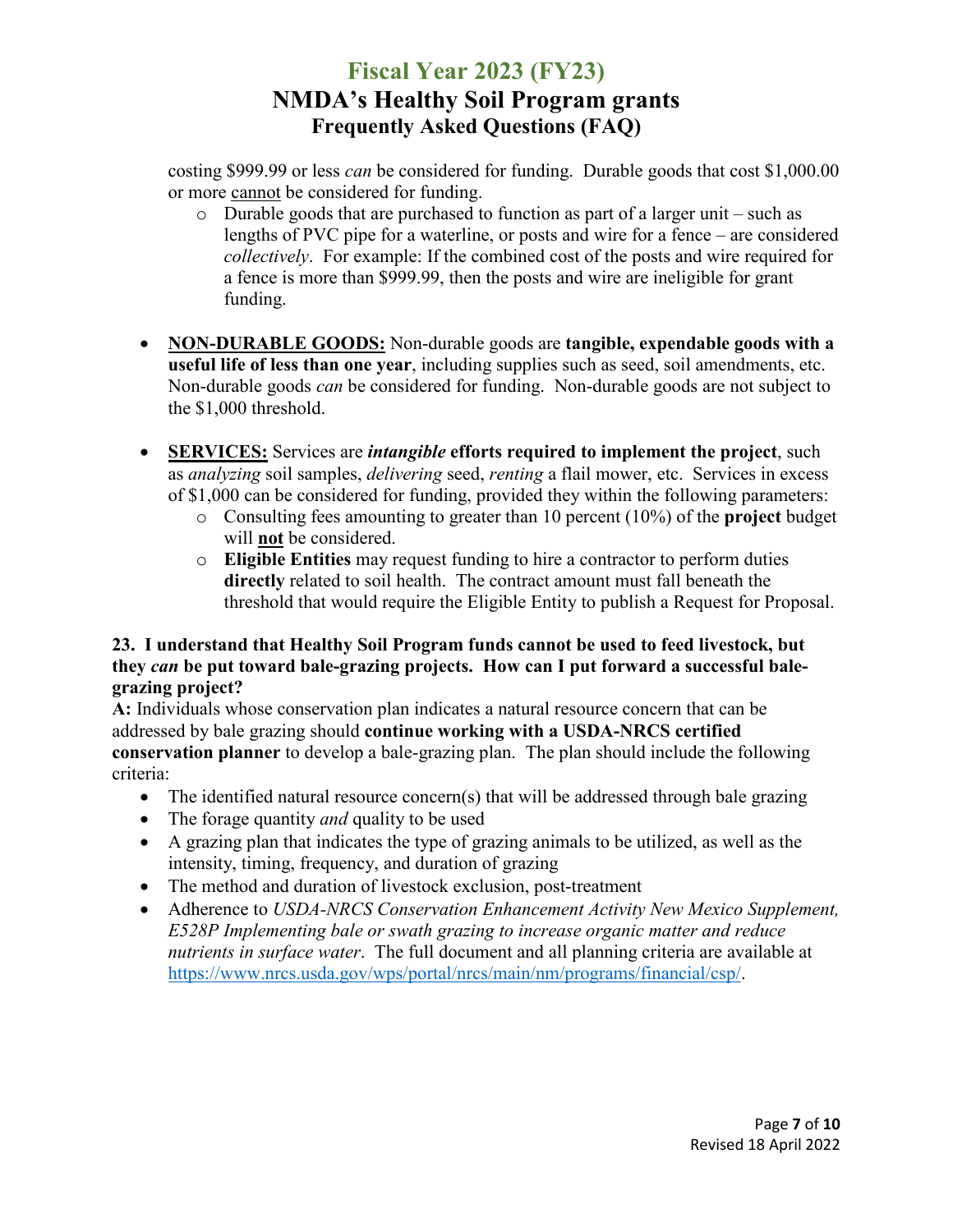### **24. I understand that each applicant – whether an Eligible Entity or an Individual Applicant – must provide a matching / in-kind contribution equal to 25 percent (25%) of the Healthy Soil Program funds they're requesting for the project. Does that mean the applicant has to put that amount of** *money* **into their project?**

**A:** No. The 25-percent threshold can be achieved with matching funds, in-kind contributions, or a combination thereof. Matching funds include funds from the applicant, as well as funds from others (grants, loans, etc.). In-kind contributions include but are not limited to:

- Labor
- Machine-hours
- Gifts from others (i.e., seed, equipment, tools, etc.)
- Other inputs into the project (irrigation water, fuel, etc.)

# **IMPORTANT DATES**

### **25. When are applications for the Healthy Soil Program due?**

**A:** Applications must be submitted online at [NMDA's Healthy Soil Program \(grantplatform.com\)](https://nmdahealthysoilprogram.grantplatform.com/) by 5:00 p.m. MT on Thursday, May 12, 2022. **Late submissions will not be accepted.**

### **26. Are there other important dates I should note in case my project is selected for a grant?**

**A:** Yes. NMDA recommends that all applicants save the following dates:

- **Thursday, July 21, 2022**: NMDA will host **separate mandatory trainings** for Eligible Entities implementing projects; Individual Applicants implementing projects; and Individual Applicants awarded a Conservation Planning Opportunity.
- **Friday, August 15, 2022**: This is **the deadline for Eligible Entities to sign and submit to NMDA memorandum of agreement (MOA) paperwork** that will serve as the contract between all parties during the one-year grant term. This deadline applies to Eligible Entities whether they are receiving their own grant or providing fiscal and project-performance support for an Individual Applicant's project.

**Failure to attend the mandatory training and/or to meet these and other deadlines risks cancellation of the Individual Applicant's or Eligible Entity's conditional grant award.** 

## **APPLICATION SUBMISSION, REVIEW, AND SELECTION**

**27. After I submit my application, will NMDA contact me if they have questions about it? A:** No. *Before* submitting an application, all applicants – including Eligible Entities and Individual Applicants – are expected to avail themselves of the resources available on NMDA's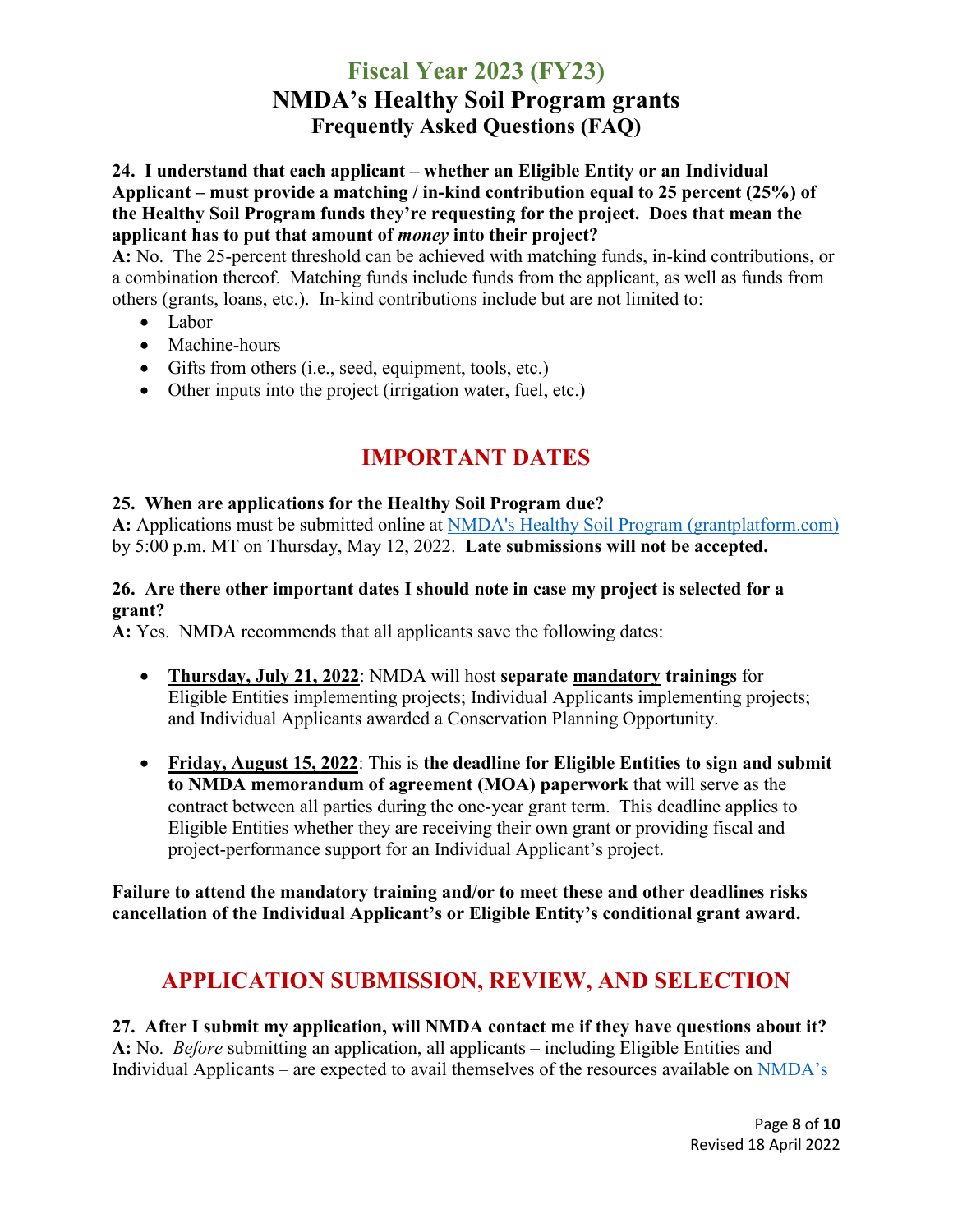[Healthy Soil Program](http://www.nmda.nmsu.edu/healthy-soil-program/) website. Further, all applicants can contact NMDA before submitting their application if they require additional information to clarify the program and its parameters.

### **28. How are applications evaluated and selected?**

**A:** After reviewing applications to ensure that they are complete and within the scope of the Healthy Soil Program, NMDA convenes a Technical Review Committee to evaluate applications. This committee is comprised of representatives from the state's Eligible Entity communities; scientists with expertise in soil health; staff from USDA's Natural Resources Conservation Service (NRCS); farmers and ranchers; and, per the Healthy Soil Act, members of the New Mexico Soil and Water Conservation Commission. Based on their evaluation of projects as presented in the applications, the committee recommends projects and funding levels. The committee's recommendations then are presented to New Mexico Secretary of Agriculture Jeff Witte for his final decision-making.

### **29. If my project is selected for** *partial* **funding, how will the decision be made about which items are scaled down for (or altogether removed from) the grant award?**

**A:** For applicants stating their willingness to accept partial funding, the first items removed from the project budget are those that are ineligible for purchase. Thus, in instances where an applicant has stated that they are *not* willing to accept partial funding, including any potentially ineligible items risks foregoing any funding whatsoever.

Further, the application includes a question that invites applicants – whether Eligible Entities or Individual Applicants – to explain *how* they would scale back their project if granted only partial funding. In instances where only partial funding is granted, NMDA will utilize this answer to this question to inform which requested items should be removed from the budget. Because of the volume of projects and the need to begin project work without delay, **this process is not open to negotiation with the applicant**, whether an Eligible Entity or an Individual Applicant.

### **30. Will I be notified of the outcome of my application?**

**A:** Yes. By July 11, 2022, applicants will be notified of the outcome, regardless of whether their projects were selected for funding or not. NMDA will provide this notification via the contact information supplied in the application.

## **AFTER GRANT AWARDS ARE ANNOUNCED**

**31. What is required of a grantee – whether they applied as an Eligible Entity or as an Individual Applicant – prior to receiving Healthy Soil Program grant funding? A:** All grantees – including Eligible Entities implementing projects; Individual Applicants implementing projects; and Individual Applicants awarded a Conservation Planning Opportunity – must attend a **mandatory Healthy Soil Program grantee training scheduled for Thursday, July 21, 2022**. For those implementing projects, the training will review in detail the soil testing, invoicing, and reporting requirements, as well as any contractual agreements between NMDA and grantees.